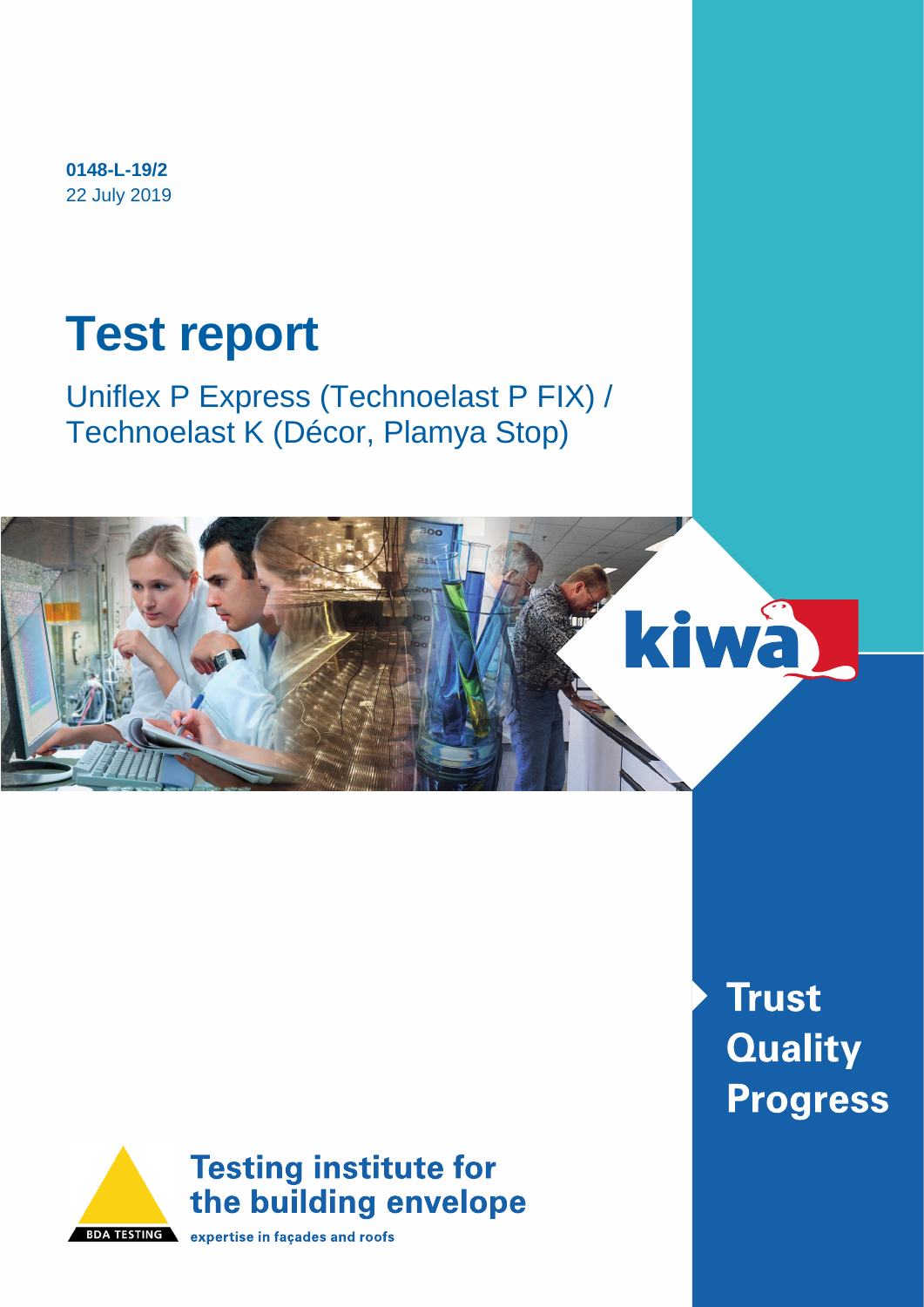

**0148-L-19/2** 22 July 2019

# **Test report**

Uniflex P Express (Technoelast P FIX) / Technoelast K (Décor, Plamya Stop)

© 2019 Kiwa N.V. All rights reserved. No part of this report may be reproduced, stored in a database or retrieval system, or published, in any form or in any way, electronically, mechanically, by print, photoprint, microfilm or any other means without prior written permission from the publisher.

**Kiwa BDA Testing B.V.** Avelingen West 35-37 P.O. Box 389 4200 AJ Gorinchem The Netherlands

Tel. +31 183 669 690 testing@bda.nl www.kiwabda.nl

Commercial register Registered by Chamber of Commerce Midden Nederland 23059445

#### **Details**

**Contact person** A. Urtenkov **Email** urtenkov@tn.ru **Reference principal** Contract № 1 **Date of order** 28 May 2019 **Project number** 0148-L-19/2 **Author** A.R. Hameete

**Principal** TechnoNICOL Ltd Russia, 129110, MOSCOW Gilyarovskogo 47 Building 5, Floor 5, Premises 1, Room 13 **Subject** determination of resistance to hail

**All assignments accepted by Kiwa BDA Testing B.V. are subject to our general terms and conditions. The report may only be reproduced in full.**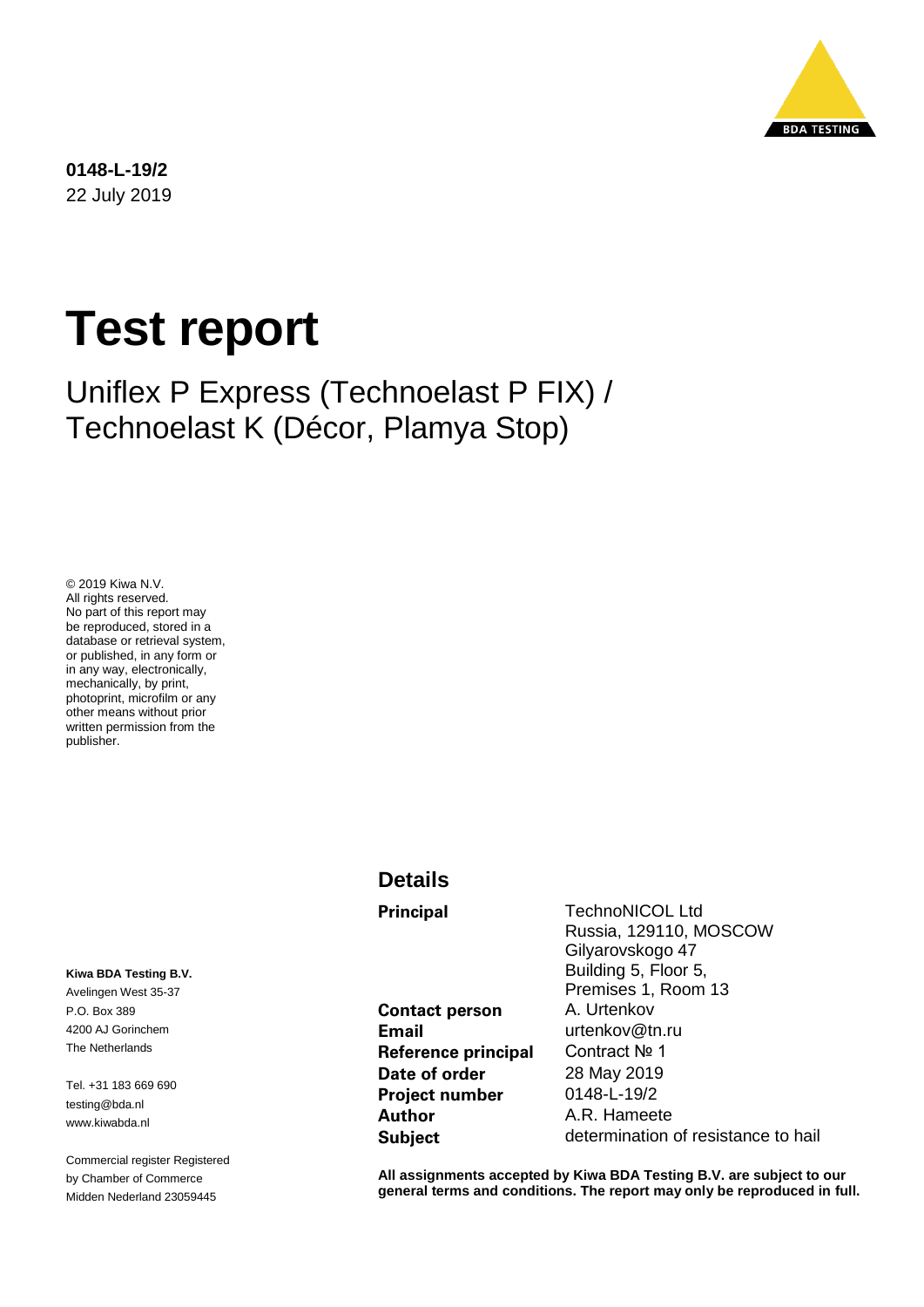

### **Contents**

|   | <b>Contents</b>                |   |
|---|--------------------------------|---|
| 1 | <b>Introduction</b>            | າ |
| 2 | Investigation                  | 3 |
| 3 | <b>Test method and results</b> | Δ |
|   |                                |   |

- **I Photos of the delivered sample and further package data**
- **II Collapse image**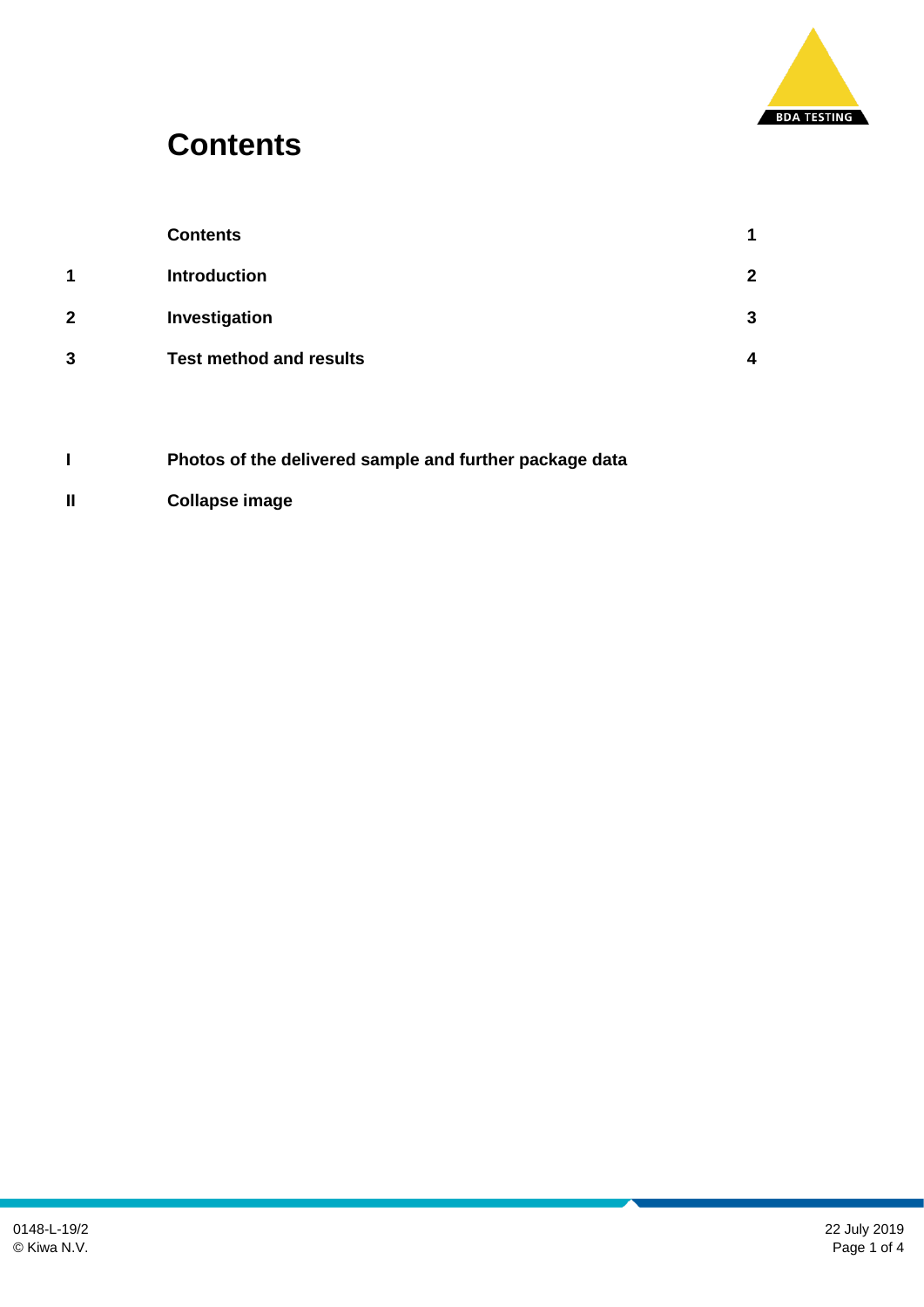

## **1 Introduction**

By order of TecnoNICOL Ltd, Kiwa BDA Testing B.V. has determined the resistance to hail of the two layer bitumen roof waterproofing system **Uniflex P Express (Tecnhoelast P FIX)** with **Technoelast K (Décor, Plamya Stop)**.

On 19 June 2019 the samples, provided by Mr A. Urtenkov of TechnoNICOL Ltd, have been received at Kiwa BDA Testing B.V. for the purpose of testing.

On the samples the data were found that are shown on the photos in annex I.

This product has not been retested. In the original test report some incorrect data appeared to be incorporated. This test report replaces the original test report 0148-L-19/2, dated 12 July 2019, which herewith has been withdrawn.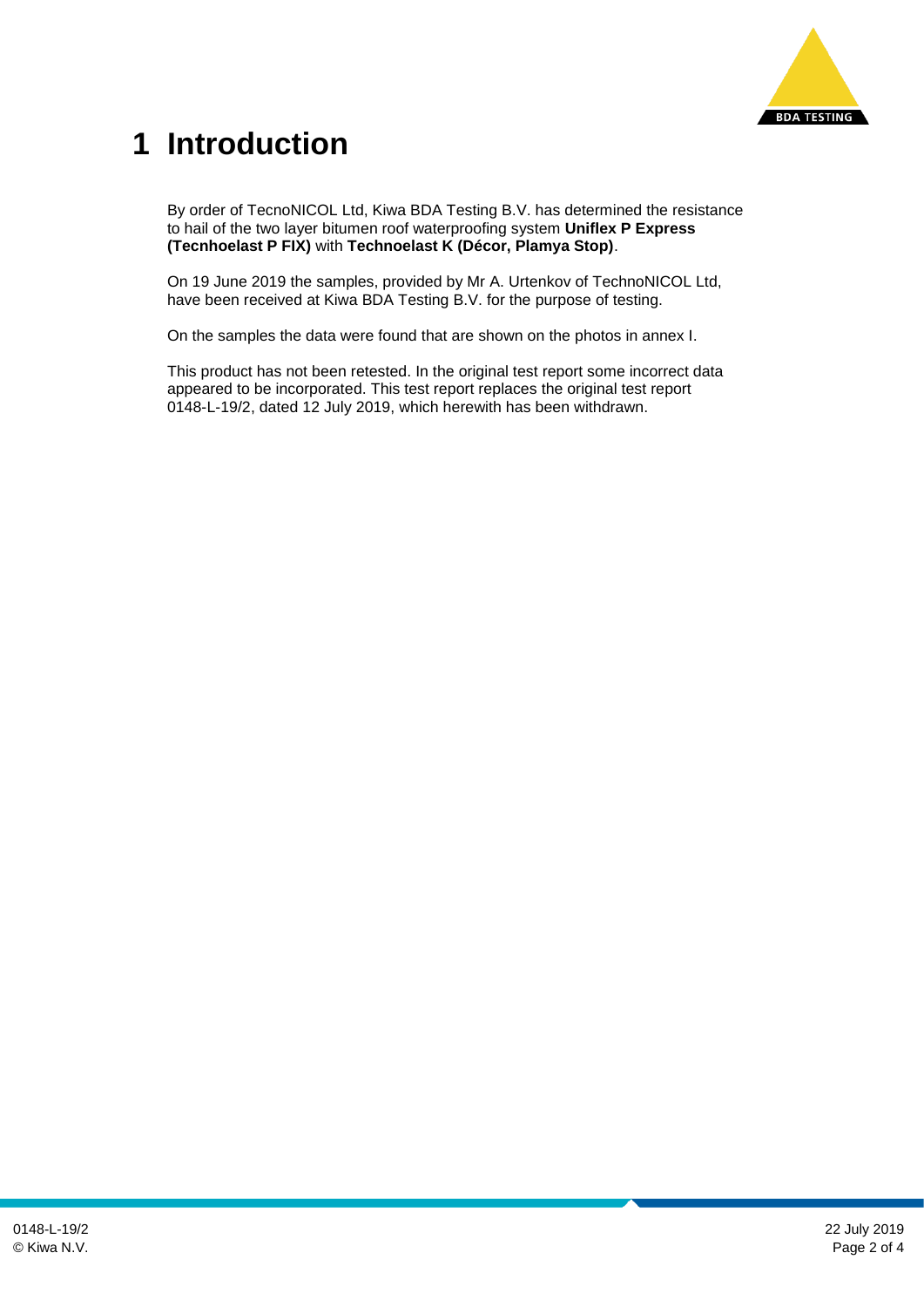

## **2 Investigation**

The investigation has been performed in coherence with the stipulations mentioned in EN 13707:2013 – Flexible sheets for waterproofing – Reinforced bitumen sheets for roof waterproofing – Definitions and characteristics.

The investigation has been performed in week 26, 2019.

EN 13707:2013 states that when the product is tested for purposes other than initial type testing or factory production control, the tests to determine product characteristics indicated in this standard shall be started within one month of delivery from the manufacturer.

For the sample concerned the moment of delivery from the manufacturer has not been revealed. Nevertheless by request of the principal the investigation has been performed.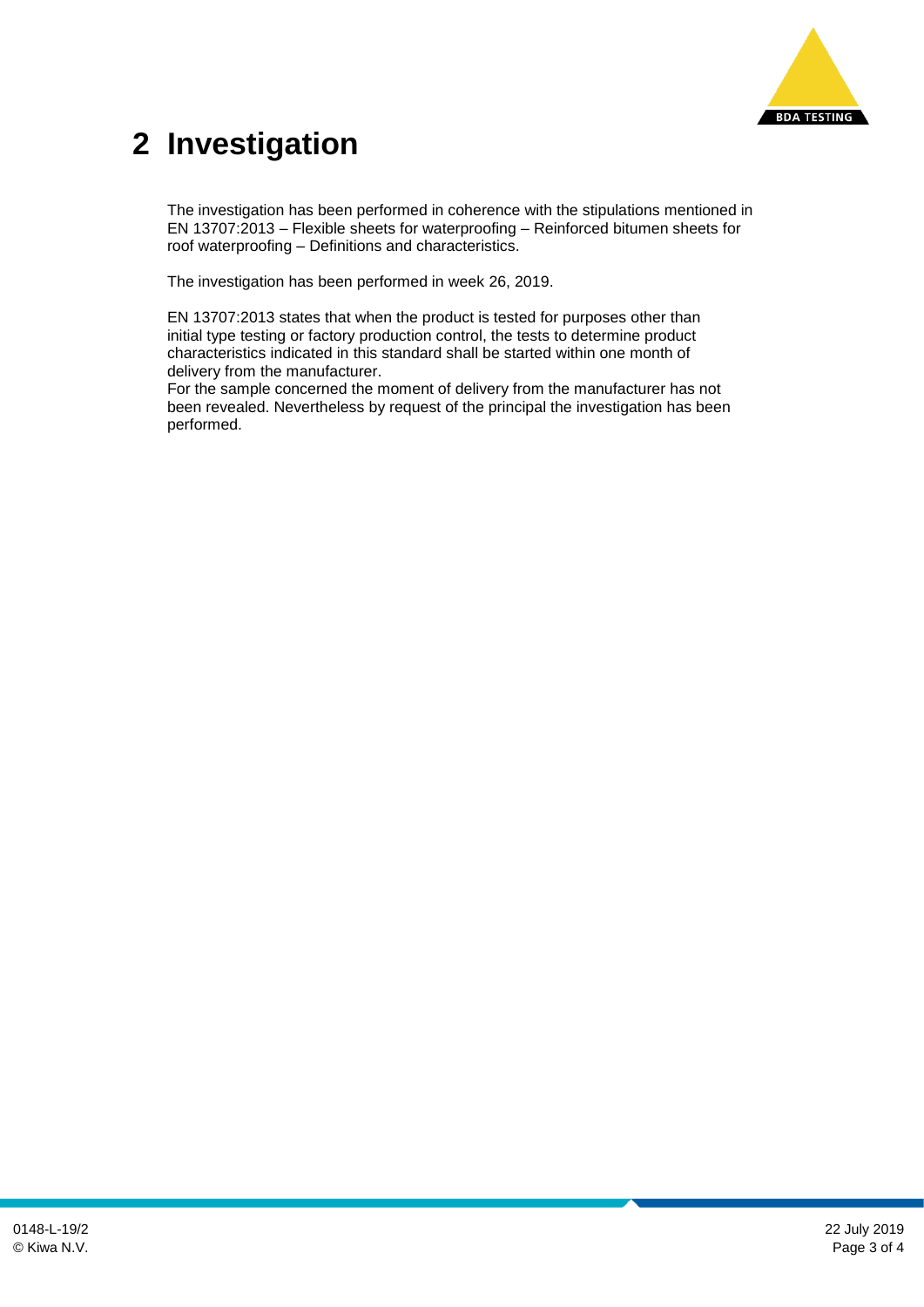

#### **3 Test method and results**

The investigation into the resistance to hail has been performed according to EN 13583:2012 – Flexible sheets for waterproofing – Bitumen, plastic and rubber sheets for roof waterproofing – Determination of hail resistance. The testing equipment used for the determination of the resistance to hail has been a BDA Hail Resistance Tester.

The mass per unit area has indicatively been determined at 10037 g.m-2 according to the principle of EN 1849-2:2009 – Flexible sheets for waterproofing – Determination of thickness and mass per unit area – Part 2: Plastic and rubber sheets The test specimens have been taken from the whole width of the sample. Before testing the test specimens have been conditioned for at least 24 h at 23 °C and 50% relative humidity.

The test has been performed on a hard support and a soft support. The testing equipment used for testing on occurrence of leakage has been a BDA Watertightness Tester, type J, applying a pressure difference of 15 kPa to the zone of impact with the positive pressure at the side subjected to impact.

|                                                                                                                                                   | Result at a velocity ( $v_s$ ) of $[m.s^{-1}]$ |                                                     |  |  |
|---------------------------------------------------------------------------------------------------------------------------------------------------|------------------------------------------------|-----------------------------------------------------|--|--|
| <b>Support</b>                                                                                                                                    | 49                                             | 50                                                  |  |  |
| Hard $(1)$                                                                                                                                        |                                                | $5 \times$ no perforation                           |  |  |
| $S$ oft <sup>2)</sup>                                                                                                                             | $5 \times$ no perforation                      | $1 \times$ perforation<br>$4 \times$ no perforation |  |  |
| $1)$ Hard support: steel plate with sand paper Matador 991C, P120.<br><sup>2)</sup> Soft support EPS 100: $CS(10) = 104,17$ kPa, thickness 20 mm. |                                                |                                                     |  |  |

#### **Remarks:**

The results are only related to the investigated samples, products and/or systems. Kiwa BDA Testing B.V. is not liable for interpretations or conclusions that are made in consequence of the results obtained.

The uncertainty of measurement can be retrieved at Kiwa BDA Testing B.V.

If sampling was not performed by Kiwa BDA Testing B.V., no judgement can be given with regard to the origin and representativeness of the samples.

Gorinchem, 22 July 2019 The laboratory The laboratory and the Kiwa BDA Testing B.V.

operational manager

A.R. Hameete C.W. van der Meijden MSc<br>
operational manager<br>
technical director